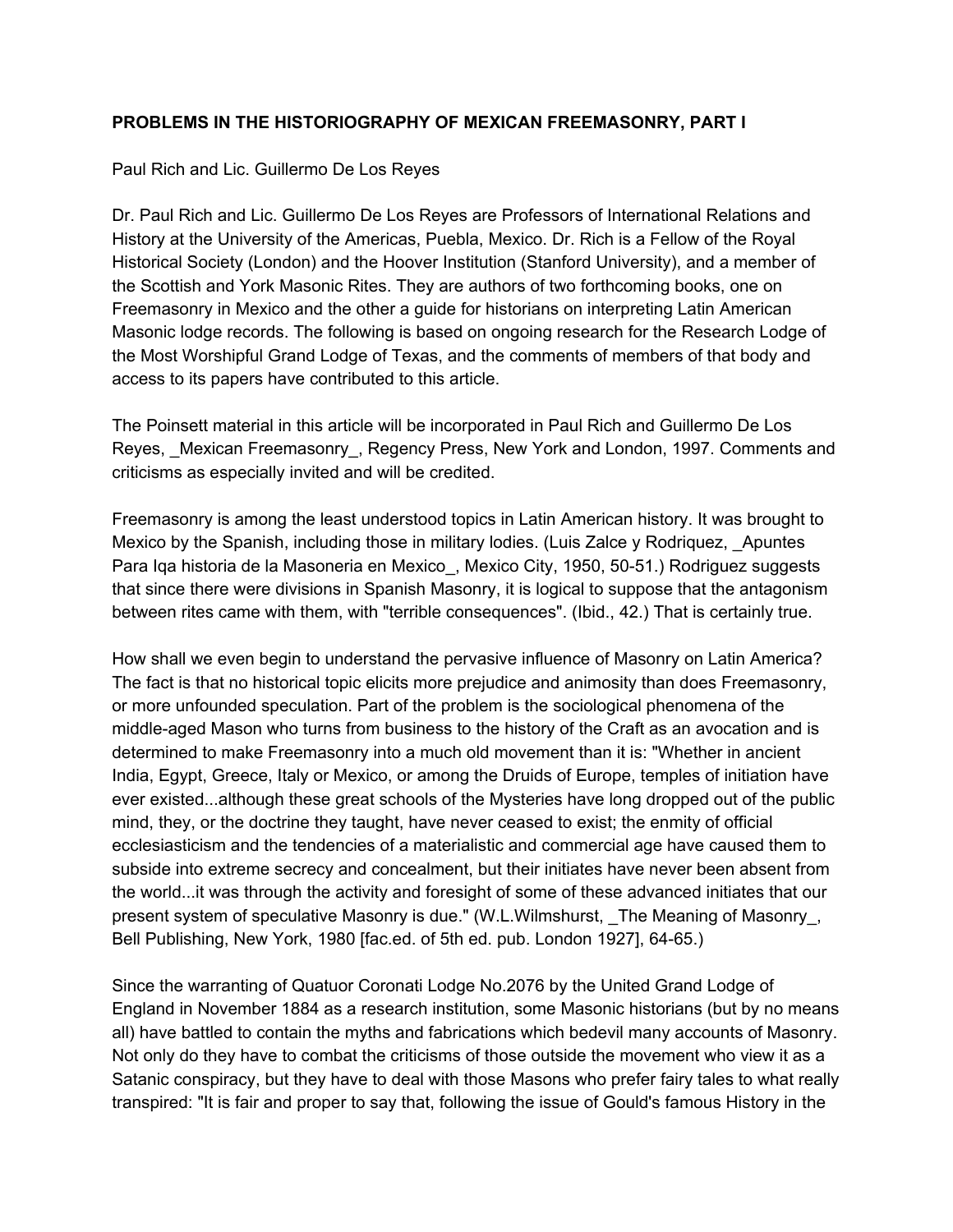1880's, at that time the greatest publishing event in the history of speculative masonry, and one that started a new fashion in masonic research. The work of the famous Quatuor Coronati Lodge has brought about throughout universal freemasonry a new understanding of masonic research in every country where freemasonry flourishes." (Bernard E. Jones, Freemason's Guide and Compendium\_, rev. ed., Harrap, London, 1956 [1950], 343.)

Alas, even in the publications of the research lodges that have been founded since Q.C., its influence is not discernible. Fancifulness flourishes. Of course, speculation about the ways in which history is written and whether there can be a "true" and objective history has been going on for centuries. Presumably the first cave man who came back to his den to retell a story of his adventures was accused of gilding the lily. History is used shamelessly for self-serving motives by politicians, ecclesiastics and just about anyone with a cause. But Masons are especially well qualified to comment on the question of impartiality in history, because they have been the victims for decades of the suspicions, sometimes well-founded, of the public.

In short, Masonic historiography is not exempt from motives that lead to the misuse of history in general. Indeed, it suffers from all the problems \_in extenso\_. Such too is the case with Mexican Masonry. In discussing Poinsett in Mexico the resemblance between general history's difficulties with historians with axes to grind and the difficulties of Freemasonry at the hands of biased historians will become apparent.

The Poinsett Problem in Mexican History

One of the most controversial episodes in Mexican history involves Freemasonry and the first American minister to Mexico, who was Joel R. Poinsett (1779-1851). He is more recalled today for the Christmas flower which he brought back from his stay and which is named after him than for his stormy years as a diplomat. Charleston aristocrat (although opposed to slavery) and inveterate traveler, Poinsett first went to Mexico at the request of President Monroe in the summer of 1822. There he met and formed an unfavorable opinion of the Emperor Iturbide, an army officer (and Scottish Rite Mason) who had set himself up in considerable style as ruler (self-proclaimed) in the wake of the overthrow of the Spanish.

Iturbide's palace in downtown Mexico City on Avenue Madeiro has been restored and is well worth a visit: "I was presented to His Majesty this morning [3 November 1822]. On alighting at the gate of the palace, which is an extensive and handsome building, we were received by a numerous guard, and then made our way up a large stone staircase, lined with centeniels (sic.), to a spacious apartment, where we found a brigadier general stationed to usher us into the presence. The emperor was in his cabinet and received us with great politeness...I will not repeat the tales I heard daily of the character and conduct of this man." (Joel Roberts Poinsett, \_Notes on Mexico Made in the Autumn of 1822\_, Frederick A. Praeger, New York, 1969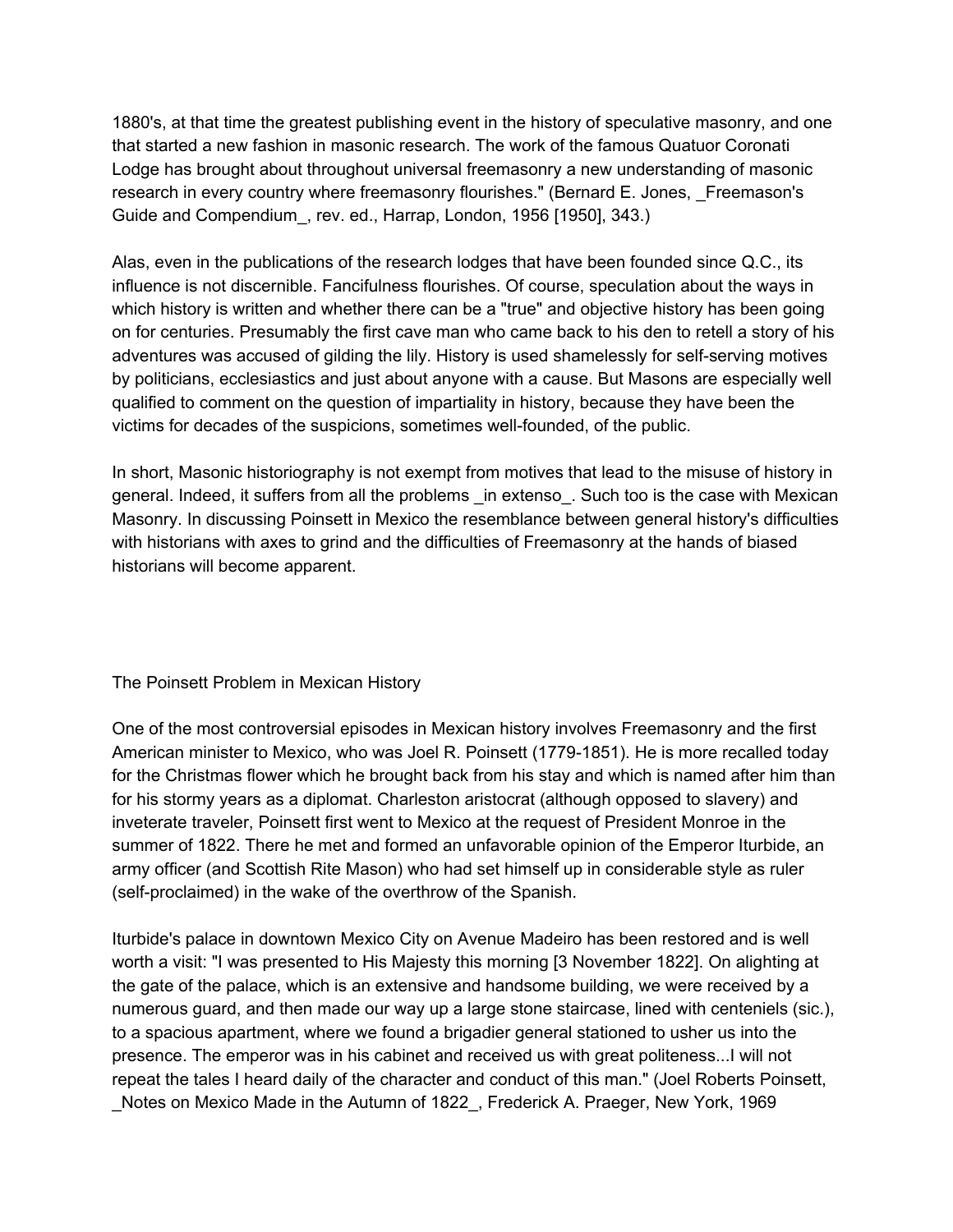[originally pub.Philadelphia 1824], 67-68. See J.Fred Rippy, \_Joel R. Poinsett, Versatile American\_, Duke University Press, Durham, 1935, 90-103.)

There is no evidence to show that Poinsett had any reason to be predisposed to dislike Iturbide, and the principle of Occam's Razor should be applied: the philosophic doctrine that entities and causes should not be multiplied unnecessarily. Rather than fabricate reasons, we can (unless evidence surfaces to the contrary), observe that Iturbide was not a very likable individual and that Poinsett was annoyed by the pretentiousness of the court that the would-be emperor had created.

This was only the initial encounter in Poinsett's involvement with Mexico, a relationship which had profound consequences for the country but which it is easy to misread. While it is true that later when he was America's envoy, Poinsett was to have a unique opportunity to make his views felt, there is nothing to substantiate claims that he was part of a Masonic cabal which sent him to Mexico with a secret agenda.

Minister to Mexico and Roya Arch Mason

He received the official appointment as minister to Mexico in 1825, one which had originally been offered to Andrew Jackson. Jackson was grand master of the Grand Lodge of Tennesee in 1822-1824. He, like Poinsett, was a Royal Arch Mason and was deputy grand high priest when the Grand Royal Arch Chapter of Tennesee was instituted in 1826. When he was president he helped in Masonic cornerstone ceremonies for a monument to George Washington's mother. He attended lodge meetings and Royal Arch chapter meetings all his life. (William R. Denslow, \_10,000 Famous Freemasons\_, Vol.I, Macoy Publishing, Richmond (Virginia), 1957, 283-284.)

So it would be possible, based on the notion that only Masons were nominated for the post, to allege that the Masons were determined to have a Mason as envoy to Mexico. That would be quite untrue. Poinsett was appointed by John Quincy Adams (1767-1848), who was an anti-Mason, having published as a book the letters he wrote against the Craft. (Ibid., Vol.II, 1958, 5.)

What is true is that a predominantly Protestant and democratic United States was suspicious of what had been a narrowly Catholic and aristocratic neighbor, wary of increasing British presence in Mexico, and alarmed about Mexican intentions in Cuba. (See Frederick C. Turner, The Dynamic of Mexican Nationalism, The University of North Carolina Press, Chapel Hill, 1968, 36. "Poinsett failed to dispel this discord but rather increased the hostility by his intervention in Mexican politics. The friction caused by Poinsett's promotion of democracy and American business interests, his countering of British activity, and his siding with the York Rite Freemasons of Mexico against those of the Scottish Rite was increased still further by the second United States minister, Anthony Butler." (Ibid.)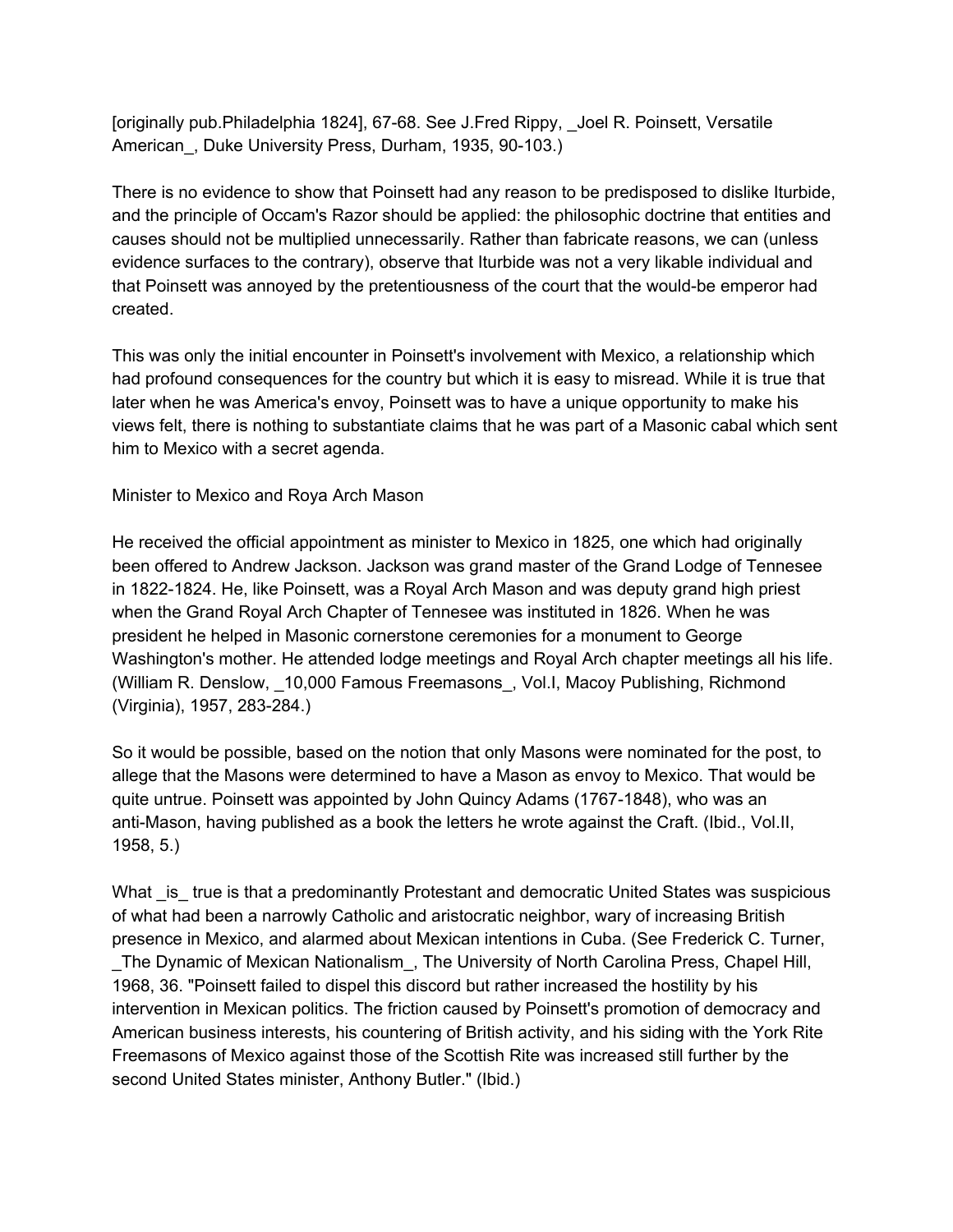That these were not Masonic concerns but \_American\_ concerns is demonstrated by the diplomatic correspondence. Poinsett was given a mandate by the American government to support the Monroe Doctrine and extend democracy. To accomplish such ambitious goals, Poinsett audaciously determined that he must change the attitudes of the Mexican government, challenging those in the leadership who were Spanish-born or sympathetic to Spain and who still looked towards Europe. Strangely, and coincidentally, this involved taking sides in a bitter fight between rival branches of Mexican Freemasonry. Although Poinsett himself was a Freemason, many of those he considered as opponents to his republican goals for Mexico were Scottish Rite Masons who in his view were paternalistic, monarchistic, and socially elitist.

Poinsett did not introduce Masonry to Mexico. If the York Rite blue lodges of this era are considered to be those lodges which were not part of any larger system but which gave the first three degrees alone, then possibly the first York lodges in Mexico were those established by the Grand Lodge of Louisiana in 1816 and 1817.

The eighteenth-century origins of Masonry in Mexico are shrouded in mystery, almost an inevitability given the nature of the organization. (Raymond Estep, Lorenzo de Zavala (Profeta del Liberalismo Mexicano), Mexico City, 1949, 107.) For that matter, Masonry's origins in Europe remain mysteryious. (See P.J.Rich, comments on C.N.Batham's "The Origin of Freemasonry: A New Theory", Ars Quatuor Corononatorum, Vol.106,1993,45.)

Nor was there any Masonic unity between the rites. Early nineteenth-century Mexico was in revolutionary ferment, the atmosphere being one which encouraged the growth of different expressions of Freemasonry and a multifarious jumble of Masonic ideologies and philosophies. (Remberto Padilla, \_Historia de la Politica Mexicana\_, EDAMEX,Mexico City, 1993, 67. Alonso Fernandez, La Francmasoneria en la Independencia de Hispanoamerica, Buenos Aires, 1988, 16.)

Poinsett seized upon the York rite of Masonry, to which he belonged, as a means by which he could strengthen his diplomatic mission. (This relates to Alberto Carreqo's discussion of the importance of extraofficial relationships in Mexican-American affairs. See Alberto Maria Carreqo, \_La Diplomacia Extraordinaria en Mexico y los Estados Unidos\_, 1789-1947, Vol.I, Editorial Jus, Mexico City, 1961, 7.) The British minister, Henry B.Ward, was siding with the Scottish Rite in hopes of achieving trade privileges, and the Colombian Minister had been an Scottish Rite officer in Cartagena and was siding with Ward. This foreign interference coincided with growing resentment among Mexican patriots of the power of the Scottish Rite, which along with its supposed European affinities was regarded as working for patronage and position rather than the common good.

In respects, Poinsett's decision to employ Masonry as a tool of his interventionist policies was the start of that long involvement of Masonry with Mexican politics which has been regarded so ambiguously by scholars as far as its good and bad effects have been concerned. Regardless of the rite, whether Masonry's political role was beneficial to Mexican society remains a deeply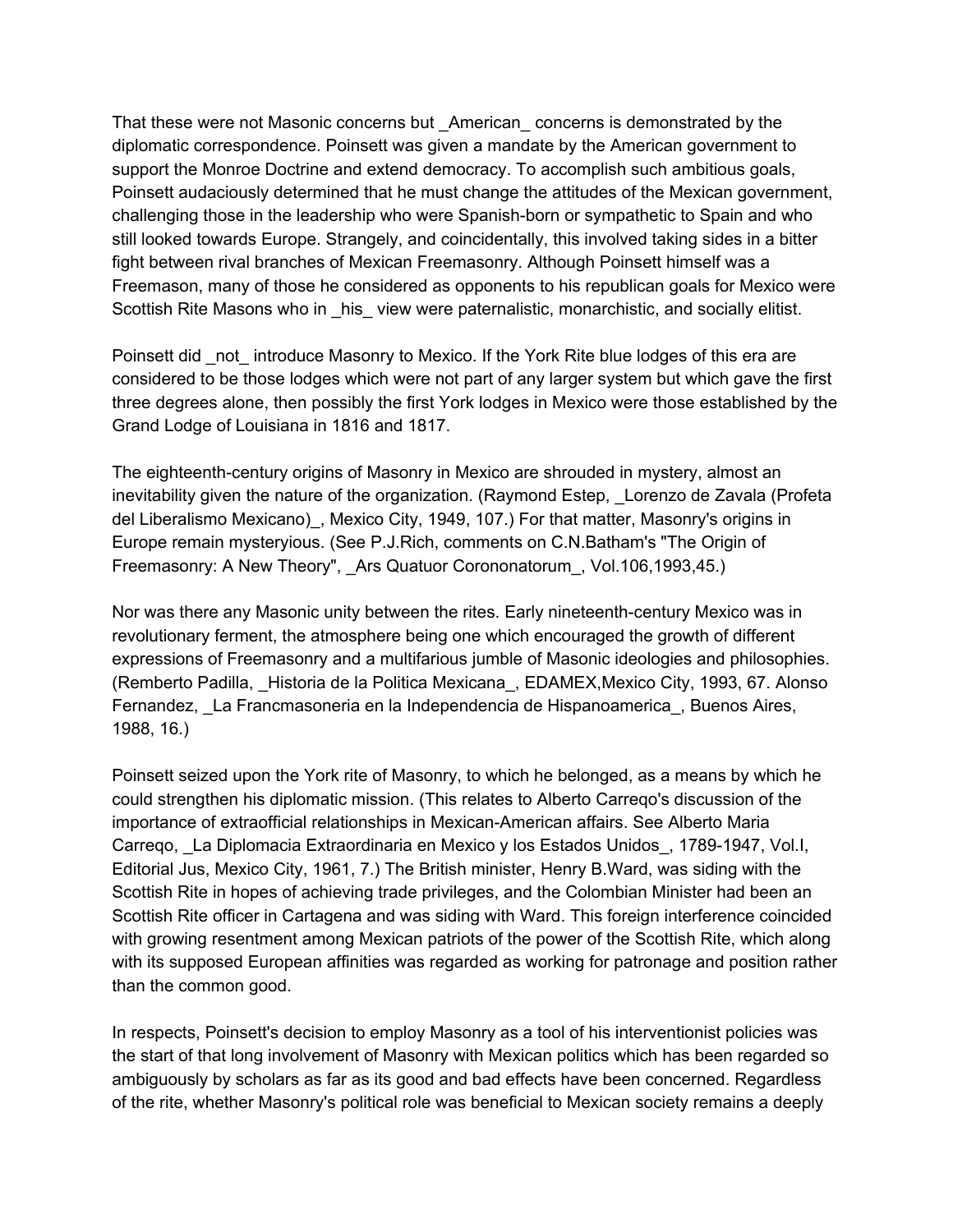contentious issue. There are those who believe Masonry in Mexican history has been "a symbol of and major instrument for the creation of the modern 'neutral' society. a society in which the fixed statutes of the medieval world gave way to the needs of a changing and dynamic economic and social structure, where artificial and dysfunctional group distinctions are ignored and the individual is judged on his achieved rather than ascribed status." (Rodriquez, 57.) Others would be far less complimentary!

## **Masonry: Vocation or Avocation?**

Generally Poinsett's activities are presented as political, and perhaps not enough credit has been given Poinsett's Masonic as opposed to his political enthusiasms. His involvement in Masonry was during an intense period of anti-Masonic activity in America, so his commitment to the fraternity must have been firm. Before arriving in Mexico he had been Master of Recovery Lodge No.31 in Greensville, South Carolina, and of Solomons Lodge No.1 in Charleston. In 1821 he was Deputy Grand Master of the Grand Lodge of South Carolina as well as High Priest of the Grand Royal Arch Chapter of South Carolina, a post he held until 1841. (Denslow, Vol.III, 352.)

The Royal Arch degrees of which he was an officer, then as now, were open to a Mason after first taking the three degrees offered by the "blue" lodge. Conferred in chapters rather than lodges, they are known to all Masons today as part of the system of Masonic initiations popularly called the York rite.

The nineteenth century was a time when degrees, which may be explained as ritual dramas in which the candidate took a principal role, proliferated in number. "Higher degrees frequently drew fire from Blue Lodge spokesmen, who criticized them for deflecting interest away from Blue Lodge. It was a common complaint that men attracted to the 'high sounding title and the glory of a gorgeous and showy uniform' joined Blue Lodge as a 'stepping stone' to the other orders, and quickly lost interest in the plainer lodges. Blue Lodge leaders also complained that these groups undermined the egalitarianism of Masonry. As John Arthur, Grand Master of Washington, noted, Masonry has 'allowed a childish longing for feathers and titles to destroy the democracy of our Fraternity and convert it into a system of castes more complex than those of [India].'" (Lynn Dumenil, \_Freemasonry and American Culture, 1880-1930\_, Princeton University > Press, Princeton, New Jersey, 1984, 16-17.)

The situation in Poinsett's day was somewhat similar to that of today as far as the York rite being composed of several autonomous bodies: other York organizations included the Council of Royal and Select Masters, which conferred the Cryptic degrees, and the Knights Templar, whose commanderies gave the chivalric degrees. The Royal Arch was \_much\_ more wide-spread in the United States at the time than was the Scottish Rite. (E.g. see Gerald D. Foss, Three Centuries of Freemasonry in New Hampshire\_, Grand Lodge of New Hampshire, Concord (New Hampshire), 1972, 356-369. A Royal Arch chapter was established in New Hampshire in 1807. A Scottish Rite Lodge of Perfection was not established until 1842.)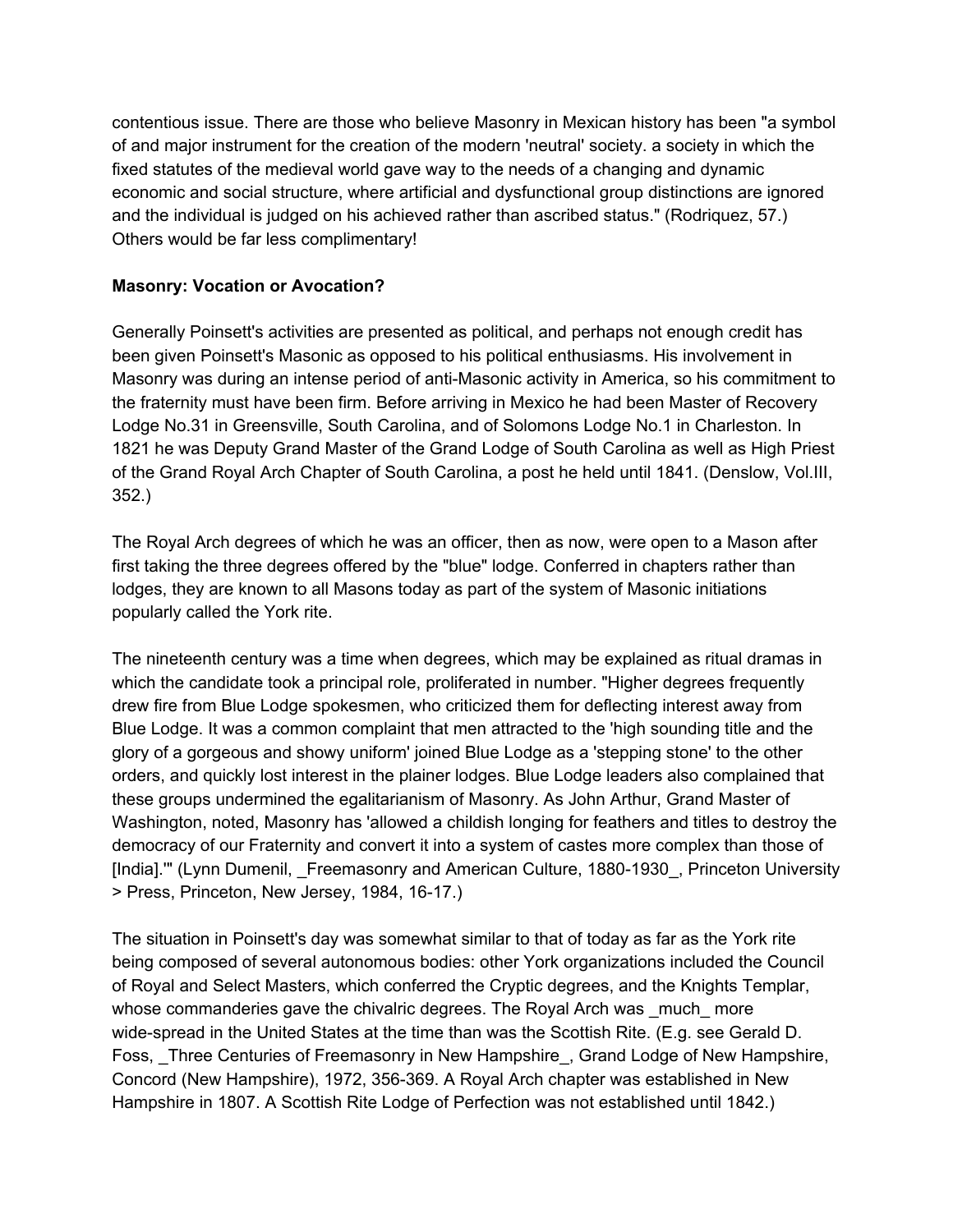So it was not surprising that Poinsett's affiliation was with the Royal Arch rather than the Scottish Rite. But the full implications for Mexico of his Royal Arch membership have to our knowledge never been adequately discussed. This apparently arcane matter of lodge affiliation was to prove enormously significant in Poinsett's tempestuous Mexican career and to American relations with Mexico. The ramifications of this apparently minor matter of which Masonic ritual and obedience would reverberate for more than a century.

Although numerous Masonic rites existed in Mexico during the nineteenth century and in fact still exist, attention has focused on the Scottish and Yorkist groups. One aspect of the Scottish-Yorkist issue in Mexico during the last 175 years that is not much considered is whether the two rites have different views about religion and secularism arising out of their different rituals. Mexican Masonry, since it achieved visibility in the 1820s, has always been involved with Mexican church-state issues. However, a case can be made that the Scottish and York organizations have had different postures towards religion. One reason for this may be that the York rite culminates in the Christian degrees of knighthood including those conferring the honors of Knight of Malta and Knight Templar.

That is not to claim that the York rite in Mexico was Christian in a sectarian way or that the entire rite was Christian; the matter is more complicated. While taking the Royal Arch degrees was then as now a requirement for taking the chivalric degrees, the Royal Arch has never been a mere appendant body, as some would argue are such Scottish Rite bodies encountered on the way to the thirty second degree as the Lodge of Perfection and Council of Princes of Jerusalem.

The Royal Arch was the most widespread of the York organizations, having the largest membership of the York bodies, and its situation was unusual. Unlike some of Masonry's auxiliary bodies, Royal Arch Masonry has a case for being considered as an integral part of Masonry. Proponents consider that its ritual dramas complete the story which the candidate is told in the first three degrees. Thus considerable numbers of men, including non-Christians, took and take the Royal Arch degrees not as a step to further degrees but as a completion of their Craft or blue lodge degrees. (In the Scottish Rite, the Royal Arch of Solomon or thirteenth degree conveys a similar story to that of the York Royal Arch degree, but it is not generally regarded as being of the importance in the Scottish system that the Royal Arch degree is in the York system.)

On the other hand, although the Royal Arch admits non-Christians, because the York rite of which it is part limits its 'higher' degrees to Christians it may be that the religious beliefs of members provide a partial explanation of why the Royal Arch in Mexico has never been accused of anti-clericalism to the same extent that the Scottish Rite has. Nevertheless, all Freemasonry is suspect to the religiously conservative. The Craft is accused of being a "featherbed for fallen Christians": "In \_Freemasonry in Federalist Connecticut, 1789-1835\_, Dorothy Lipson indicates that as a social club, Masonry provided conviviality. As a charitable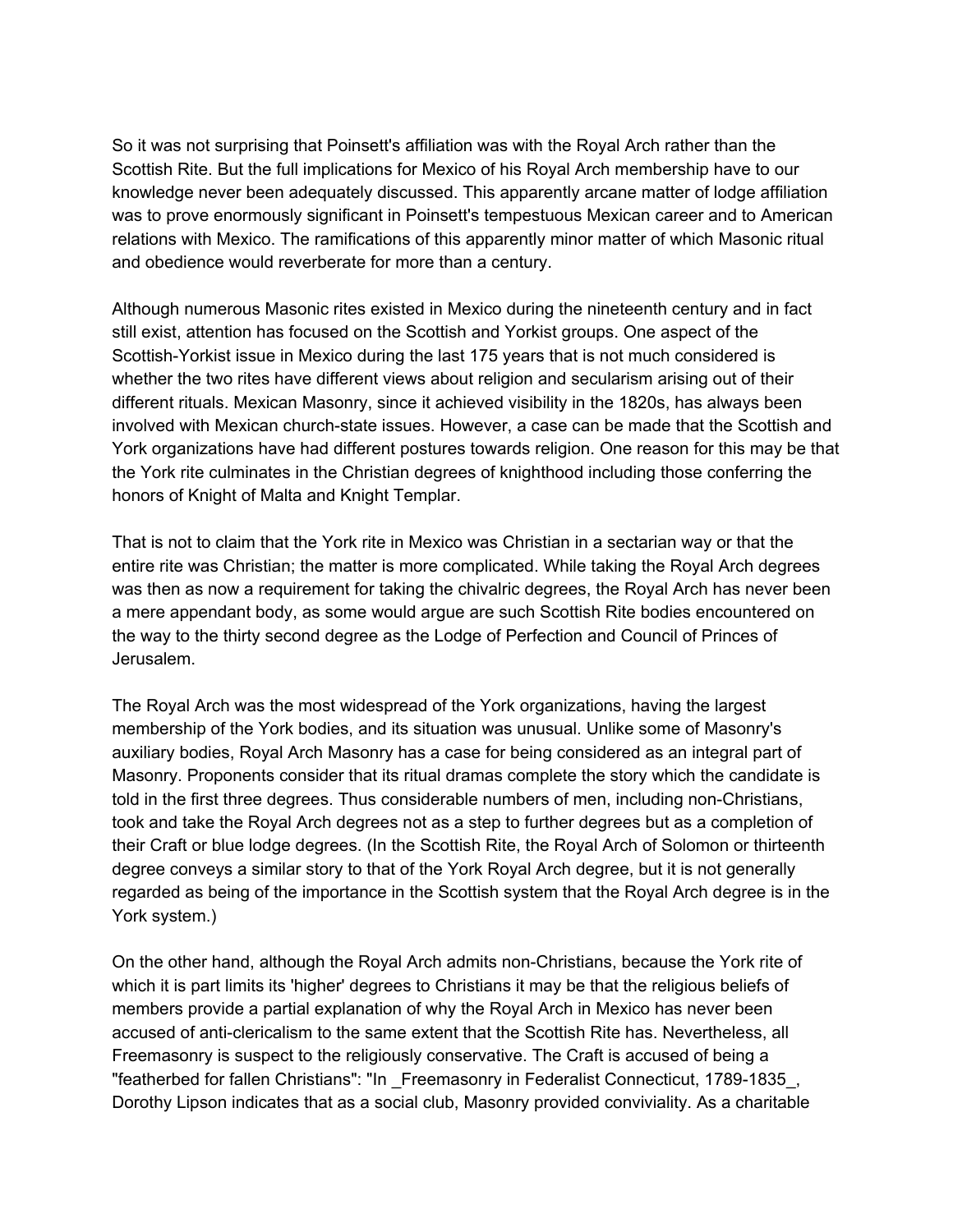organization, it offered relief in times of distress. And as a far-flung network of 'brothers,' it was useful to geographically mobile men and those engaged in trade. One of the most significant aspects of the fraternity, however, was the way in which Masonry served as a vehicle for dissent from Connecticut's standing order, particularly its established Congregationalist church. For many men, Lipson argues, Masonry could have been a surrogate for the church. Its rituals included not only initiation ceremonies, but also elaborate funeral services. Moreover, like the church, Masonry propounded a code of ethics. Apparent parallels notwithstanding, Masonry's religious ideas conflicted sharply with Connecticut orthodoxy. Beyond a faith in God, the order made no doctrinal demands on its members...In offering men an alternative religious framework, Masonry engendered church disapproval, which occasionally erupted in open conflict between lodges and local clergy." (Dumenil, 5.) In Mexico, the battlelines were drawn much more sharply than in Connecticut. Whether the presence in the Royal Arch of chivalric knighthood holders has mitigated any potential anti clericalism is worthy of investigation.

In any event, a full consideration of how the teachings and rituals of the degrees may relate to the Scottish and York competition over the decades in Mexico and their religious posture is beyond the brief of this paper. It seems though to have had a relevance to the political development of the country, because in the later part of the nineteenth century the growing Scottish anti-clericalism enabled the rite to present itself and to prosper as the spokesmen for a secular Mexican republic in the face of a corrupt and authoritarian church in a way that the York movement never did.

Moreover, the Scottish Rite had a tradition of reinterpreting Christian symbols which the York did not, giving them a Masonic gloss. For example, INRI stood not for the Latin inscription \_Jesus Nazarenus Rex Iudoeorum\_ but instead had a different and dual meaning, standing for the Hebrew words iammim (water), nour (fire), rouach (air) and iebeschah (dry earth) and as well for the Latin Igne Natura Renovatur Integra (all of Nature is renovated by fire). The cross was reinterpreted as Drudic, Egyptian, and Indian symbolism. (Mark C. Carnes, \_Secret Ritual and Manhood in Victorian America\_, Yale University Press, New Haven & London, 1989, 63.)

This theological revisionism would fuel fears of the Catholic hierarchy about Masonry. Nor of course would the Church appreciate Masonic orders of crusading knights, no matter how pious and sincere their professions of faith. In fact, a case can be made that \_both\_ the Scottish and York lodges were anti-Catholic and that the differences are those of degree (to pun) rather than of kind. Undoubtedly the continuing tension between Catholicism and secularism which has characterized and bedeviled Mexican history since the beginnings of the Republic can trace part of its roots to the Masonic activity of this era.

The question then of whether the \_ritual\_ of the Scottish and York Masons supported opposing outlooks on the church-state problem and contributed to the political animosity between the two rites in Mexico is deserving of attention. But the Scottish Rite in Poinsett's time was not anti-clerical in the way that the Scottish Rite subsequently was in the 1850s and 1860s during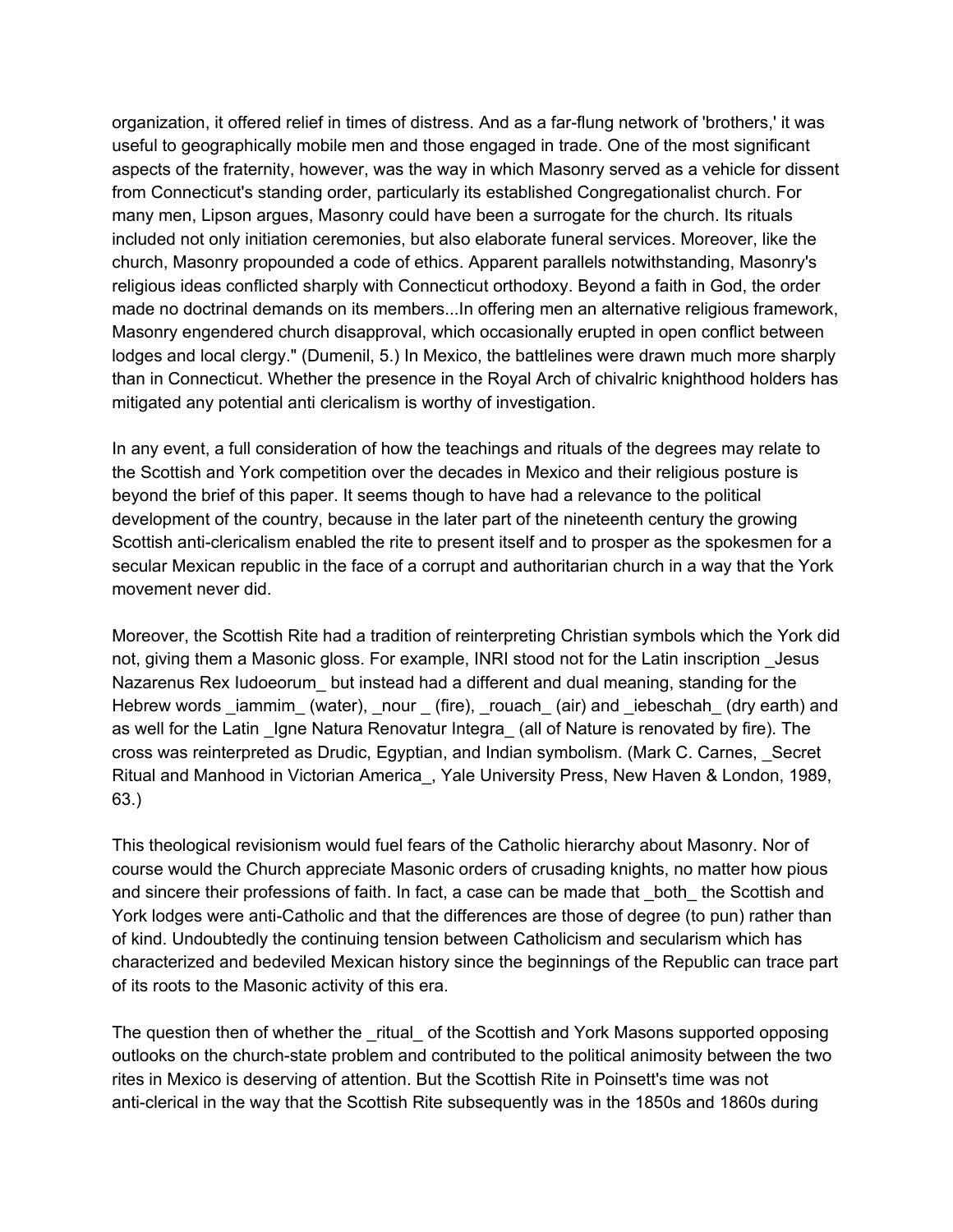the time of President Benito Juarez. Indeed, clergymen belonged to the early Scottish Rite in Mexico.

An understanding of the Scottish-York issue is further complicated by the fact that the accurate reconstruction of the rituals worked in early Mexico has not yet been accomplished. Problems of analysis of fraternal ritual are compounded by the secrecy that enshrouded the affairs of the early lodges. The orders were more scrupulous about obeying injunctions not to have the ceremonies recorded or published. However, "...publishers sold exposis to members who needed help in memorizing their parts or to the curious who wished to 'fathom the wonderful secrets of Freemasonry' without paying for an initiation (Richardson's Monitor, p.iv)." (Ibid., 161. See Benjamin Henry Day, Richardson's Monitor of Freemasonry, David McKay, Philadelphia, 1861?)

In any event, Scottish or Escocis Freemasonry was the dominant Masonic rite in Mexico in the early 1820s when Poinsett arrived on the scene, and despite his efforts for the Yorkists it continued in the face of difficulties to be a major influence in Mexican life for many decades. It still dominates Mexican Masonic life, where one of its roles has been to legitimatize political power in a country where other sources of legitimacy, such as the Church, are denied to the ruling elite: "To sustain a 'father' role, the power leader often surrounds his leadership with a mystical aura. By claiming a divine right, for example, he persuades the 'sons' of his own infallibility, supposedly derived from a godhead." ( Richard and Hephzibah Hauser, \_The Fraternal Society\_, Random House, New York, 1963, 151.)

The two branches of the brotherhood were decidedly not brotherly, and as the losers in the struggle the Yorkists were ultimately far less successful in Mexican political affairs than was Scottish Rite Masonry, which became the guarantee of a politician's secularism. Catholicism per se has not been necessary to political success in Mexico, while some would argue that Scottish Freemasonry has been essential: "A Mexican can win acceptance as a full member of the national community from the other members of that community, the majority of whom profess Catholic beliefs whether or not he shares this religious faith. Catholicism may open some doors to him in the social, intellectual, or business communities, just as Masonic affiliation aids a man in political circles, but religious association is significantly not the prime criterion for acceptance within the national community." (Turner, 141.)

What is not appreciated is that Poinsett arrived when a conflict between the York and Scottish bodies was already looming. He was not the instigator of the conflict, although he contributed to it. Regardless of the merits or lack of merits of Masonry in general, in the first days of the new republic York Freemasonry did seem to be a promising potential rival to the Scottish Rite. (Harold Dana Sims, \_The Expulsion of Mexico's Spaniards, 1821-1836\_, University of Pittsburgh Press, 1990, 5.) The first president of the new republic, Guadalupe Victoria, left the Scottish movement to establish an anti-Spanish xenophobic lodge called \_The Great Legion of the Black Eagle\_. (Jose Maria Mateos, \_Historia de la Masoneria en Mixico desde 1806 a 1884\_, Mexico City, 1884, 41.)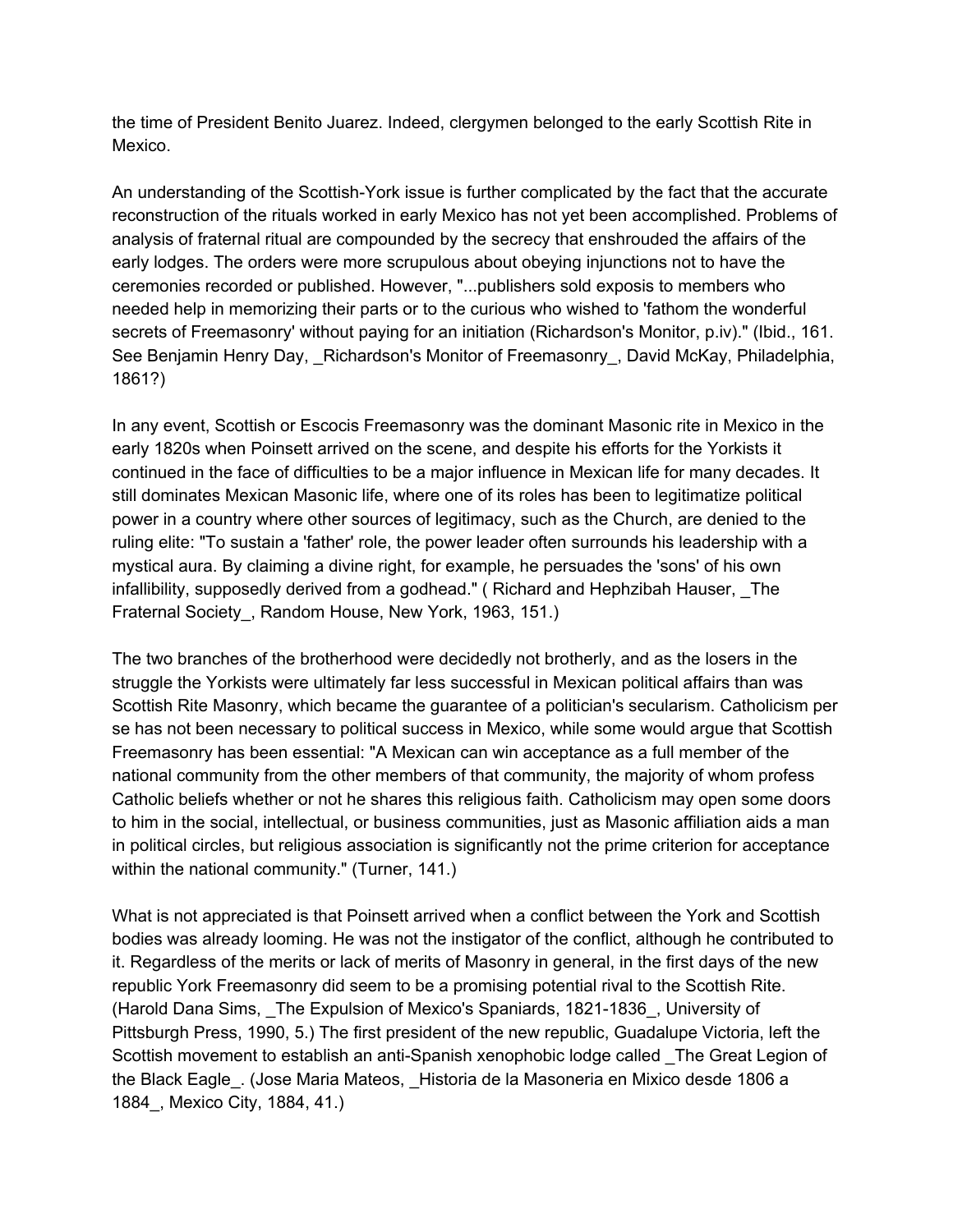It was not surprising that this lodge affiliated with the York Masons (Yorkinos), who to a man were unsympathetic to the Spanish -- even those pledging themselves to support the new republic -- remaining in Mexico. (The lodge that Victoria established, The Great Legion of the Black Eagle, was regarded as a something of a personality cult, and the members were called guadalupanos after their mentor. Nevertheless, its members thought of themselves as serious Masons. Rodriguez, 60.) By extension, the Yorkists were opposed to the Scottish Rite Masons: "The two camps became competing political clubs, sharply divided over the Spanish question. Scottish Rite Masons defended the resident Spaniards, seeing their cause as a test of individual rights and guarantees; the Yorkists attacked the gachupines in a manner reminiscent of the Jacobins, as if to avenge Hidalgo and Morelos." (Sims, 5.)

While we believe that not enough importance has been given to Poinsett's interest in Royal Arch Masonry for its own sake, he unquestionably seized upon the Yorkists as a means to his ends. They were already functioning and regarded the Spaniards as a fifth column, and the Escoseses as ultramontanes, (Ibid., 12.), positions which suited him exactly. He promised five of their lodges to obtain charters from New York (and eventually obtained recognition for three). He entertained Yorkists in his house and supported their creation of a grand or national organization. Cabinet members, senators, congressmen, and army officers affiliated. The Yorkists expanded rapidly. At the end of 1826 they were present in fifteen of the twenty-four federal states and territories, and had 130 lodges. ( Ibid., 13.)

Poinsett's meddling was deeply resented. However, he himself consistently denied any fault. "In the last days of 1841 the members of the Grand Lodge of New York referred to the organization of 'Ancient York Masons, under your auspices, in Mexico,' and inquired of the subsequent history of Masonry in that country. Poinsett replied that he had received no information on the subject since his departure from the land of the Montezumas, and that he had ceased to take any part in their procedure long before he left. He recalled, however, that the two rites became the designations of the great political parties which divided the nation, the Scottish Rites opposing democratic institutions while the Yorkists sought to uphold them." (Rippy, 225.) He is perhaps the first exemplar of the interfering gringo, the intrusive American who interjects himself into Mexican affairs without an appreciation of the society. The Escoseses in December 1827, in a declaration called the Plan of Montaqo, sought to expel him from the country.

The censure was justified, as Poinsett sided with the self-proclaimed republicans and democrats against what he thought was a reactionary ragtag collection of monarchists and opportunists. But his attitude towards the Spanish was not completely unsympathetic. In fact, "Poinsett's actions during the revolt were at odds with his previous politics: he sheltered several Spaniards and monarchists in his residence, at some personal peril." (Ibid., 52.) In June 1827, two state legislatures, Puebla and Vera Cruz, petitioned for his recall. (Rippy, 124.) President John Adams was content however to let him remain, possibly because he was more of an embarrassment to Adams' political opponents than to Adams. The Scottish Rite party, under the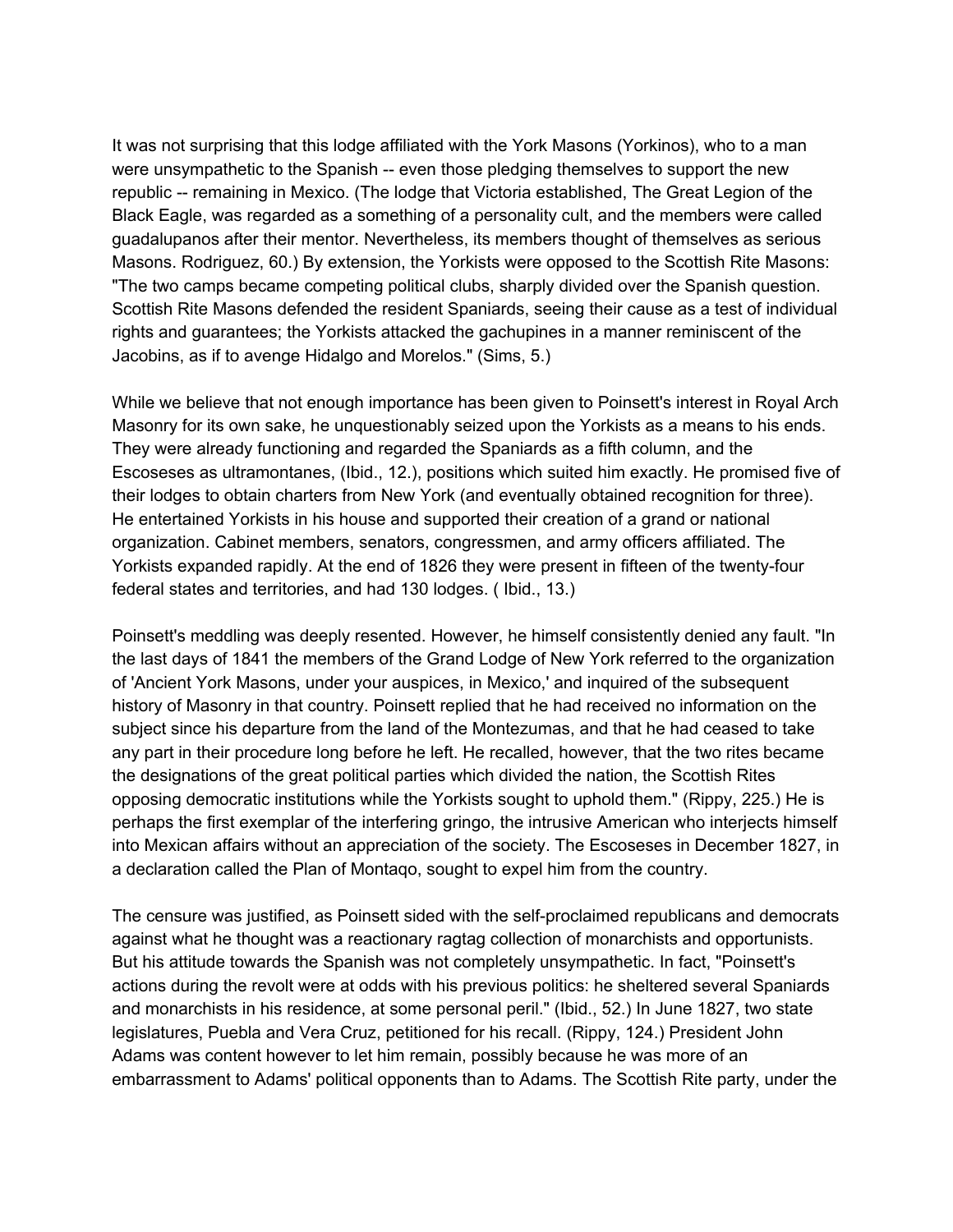titular direction of Nicolas Bravo, took up arms but were defeated by the Yorkists led by General Vicente Guerrero.

In the Mexican presidential election of 1828, the Scottish Rite supported Gomez Pedraza, who had left the Scottish lodge for the York lodge. He defeated Guerrero, but the Yorkists rose up and Pedraza fled. Poinsett however became an increasing embarrassment to Guerrero, and in July 1819 he asked President Andrew Jackson to withdraw him. He departed Mexico in January 1830. Poinsett left when the York cause was collapsing, and when many other Yorkinos were leaving Mexico. (Sims, 121.) One reason was that a new Mexican National Rite of Freemasonry had started in 1828, and it competed with the Yorkists (and to a lesser extent with the Scottish Riters) for support.

There is ample evidence that Poinsett's York Masonry was a sincere affiliation and not one manufactured for political purposes. He continued his york activities long after leaving Mexico. On his return to the United States, he accepted a national Masonic position as Deputy General Grand High Priest of the General Grand Chapter, Royal Arch Masons. At his installation (April 3, 1830), he went out of his way to deliver an exoneration of his Mexican actions:

"I have been most unjustly accused of extending our order and our principles into a neighboring country, with a view of converting them into an engine of political influence. In the presence of this respectable assembly of my brethren, and on symbols of our order, which are spread around me, and the sacred book which is open before me, I solemnly aver, that this accusation is false and unfounded and that if Masonry has anywhere been converted to any other than the purse and philanthropic purposes for which it was instituted, I have in no way contributed to such a perversion of its principles. And with the same solemnity I here declare, that if such evil councils were to prevail in this country, and Masonry be perverted to political use, which God forbid, I would sever the ties, dear as they are to me, which now unite me to my brothers." (Denslow, 352.)

Despite this rebuttal, Poinsett has gone down in history as an interloper except to a minority such as his biographer, J.Fred Rippy, who defended his subject's interference in Mexican domestic affairs and claimed that he actually was a moderating force. "If he made no effort to dissuade the insurgents of December, 1828," Dr.Rippy asserted, " it was because he loved justice more than order, and hated snobbish aristocracy and special privilege. Without his interposition, revolt would have come earlier." (Rippy, 131.)

Poinsett's public career was by no means ended by his Mexican difficulties. A time in South Carolina politics was followed in 1836 by his appointment by President Martin Van Buren as Secretary of War. Serving until 1841, he reorganized the department's affairs, his efficiency contributing to its strength during the Mexican-American War. As for his Masonic career, he was returned to Royal Arch office as the Deputy General Grand High Priest for the United States in 1829, 1832, and 1835, and despite his age he consented to become Master of Greenville Lodge No.5 when it was being revived in 1849.